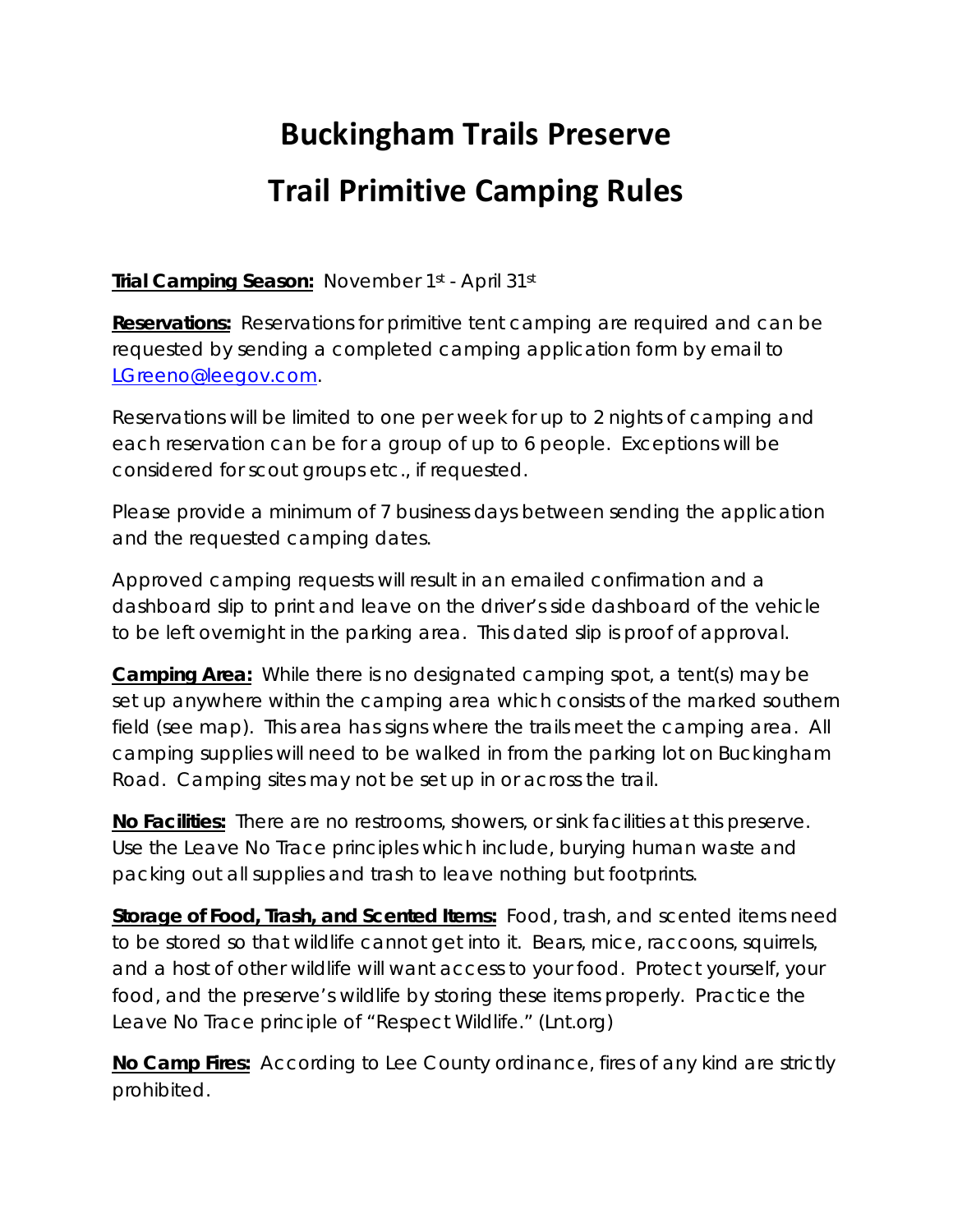**No Alcohol:** Alcohol is prohibited on Lee County property.

**No Pets:** Pets are not allowed on this site including for camping. While equestrian use is allowed on the site during the day, horse camping is not.

**Vegetation:** Collection of any vegetation is not allowed on this preserve or any other Conservation 20/20 preserve.

**Trash and Site Cleanup:** All belongings must be packed in and all belongings as well as trash must be packed out. Conservation 20/20 staff will inspect the camping area after each camping reservation to ensure that the site has been left as it was found. If the site is not left clean, the camping party will be called back to clean the site and may not be permitted to camp on Conservation 20/20 preserves again. Keep the scene clean!

#### Pack It In and Pack It Out!